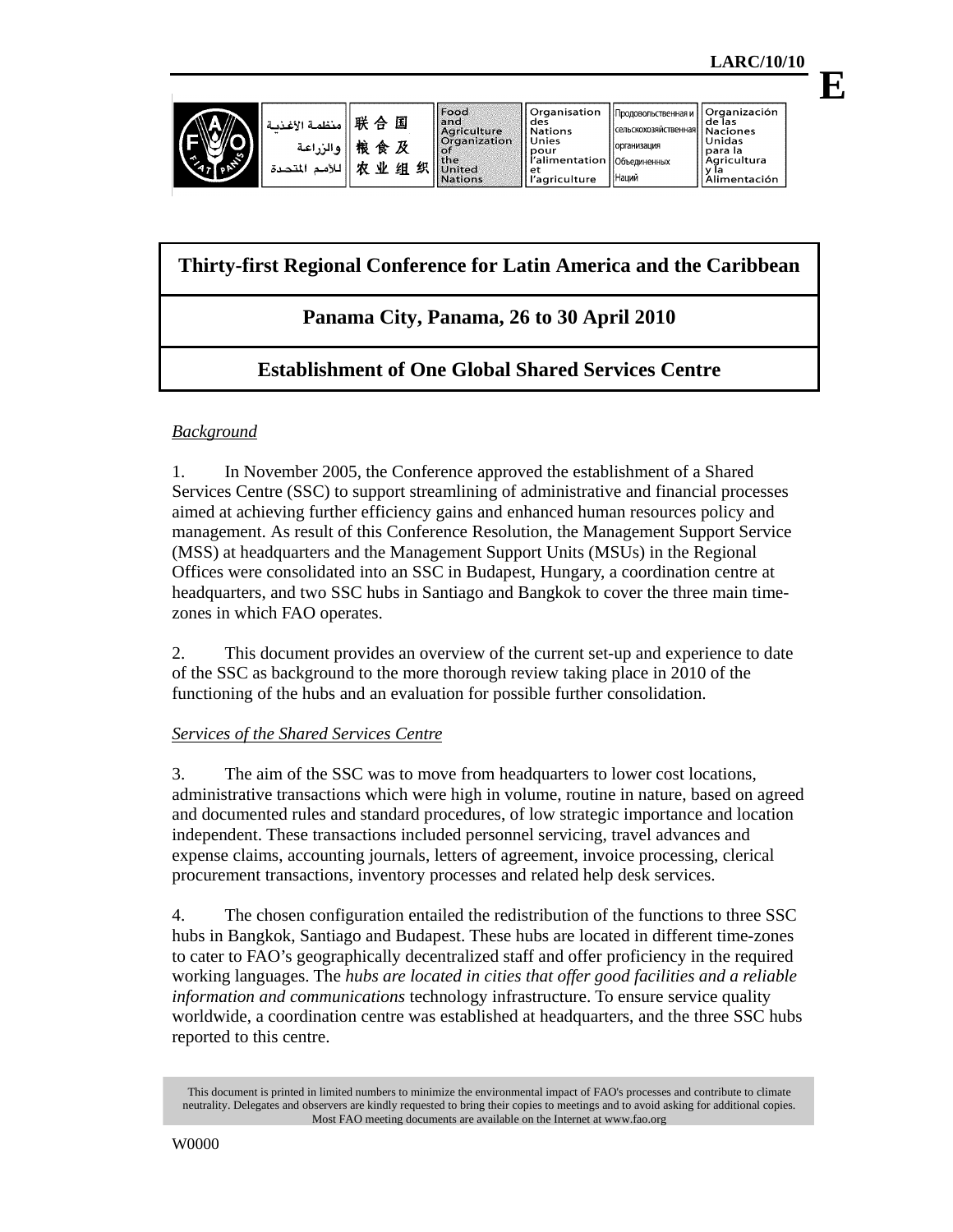5. Before the establishment of the SSC, human resource and travel services were provided by the MSS at headquarters and by each Regional Office MSU. With the establishment of the SSC, the Budapest hub took over the provision of human resource and travel services for Europe and Central Asia (including headquarters), Africa and the Near East. For Asia Pacific and Latin America/Caribbean, SSC hubs in Santiago and Bangkok provide these services.

6. The Budapest office also took over a number of other services previously located at headquarters, namely support to system users, processing of purchase orders, and, for headquarters, processing of accounting journals and invoices and management of vendor banking instructions and staff receivables.

## *Establishment of the Hubs*

7. Budapest was chosen as the main hub following a careful review. One deciding factor was that the Hungarian government offered particularly favourable conditions for the establishment of a SSC hub, including the full refurbishment of accommodation in the Ministry of Agriculture. This, coupled with the favourable staff cost differentials between Hungary and other locations, made the proposal cost effective and efficient, and the Agreement with the Republic of Hungary for the Budapest hub was signed in early 2007.

8. The proposed structure of the Budapest hub, together with changes needed in Bangkok and Santiago, was described in document CL 131/18 of November 2006. It included a net reduction of 72 posts at headquarters (leaving a small coordination centre) and a net reduction of 20 posts in the Regional Offices for Africa (RAF) and the Near East (RNE). It also entailed the creation of 72 posts in Budapest and five additional positions in the hubs in the Regional Offices for Latin America and the Caribbean (RLC) and Asia and the Pacific (RAP) Regions resulting in a net reduction of 15 posts overall.

9. The final SSC structure as presented in the PWB 2008-09 was as follows:

|              | <b>Location</b> / Unit    | <b>Number of FTEs</b> |                        |       |
|--------------|---------------------------|-----------------------|------------------------|-------|
|              | <b>Headquarters</b>       | <b>Professional</b>   | <b>General Service</b> |       |
|              | <b>AFDS</b>               | 16                    | 17                     | 33    |
|              | <b>Regional Locations</b> |                       |                        |       |
|              | <b>Bangkok</b>            |                       | 12                     | 13    |
|              | Santiago                  |                       | 10                     | 11    |
|              | <b>Budapest</b>           | 9                     | 86                     | $95*$ |
| <b>Total</b> |                           | 27                    | 125                    | 152   |

## **Table 1. Established staffing of the SSC in 2008-2009**

\* 72 are regularly established positions and 23 are temporary

10. The decision by FAO is in line with that made by other public sector and private institutions, many of which have established SSC in low cost locations to take advantage of the salary cost differential. In FAO's case, the savings resulting from the transfer of 72 positions from Rome to Budapest amounted to approximately USD 8 million per

2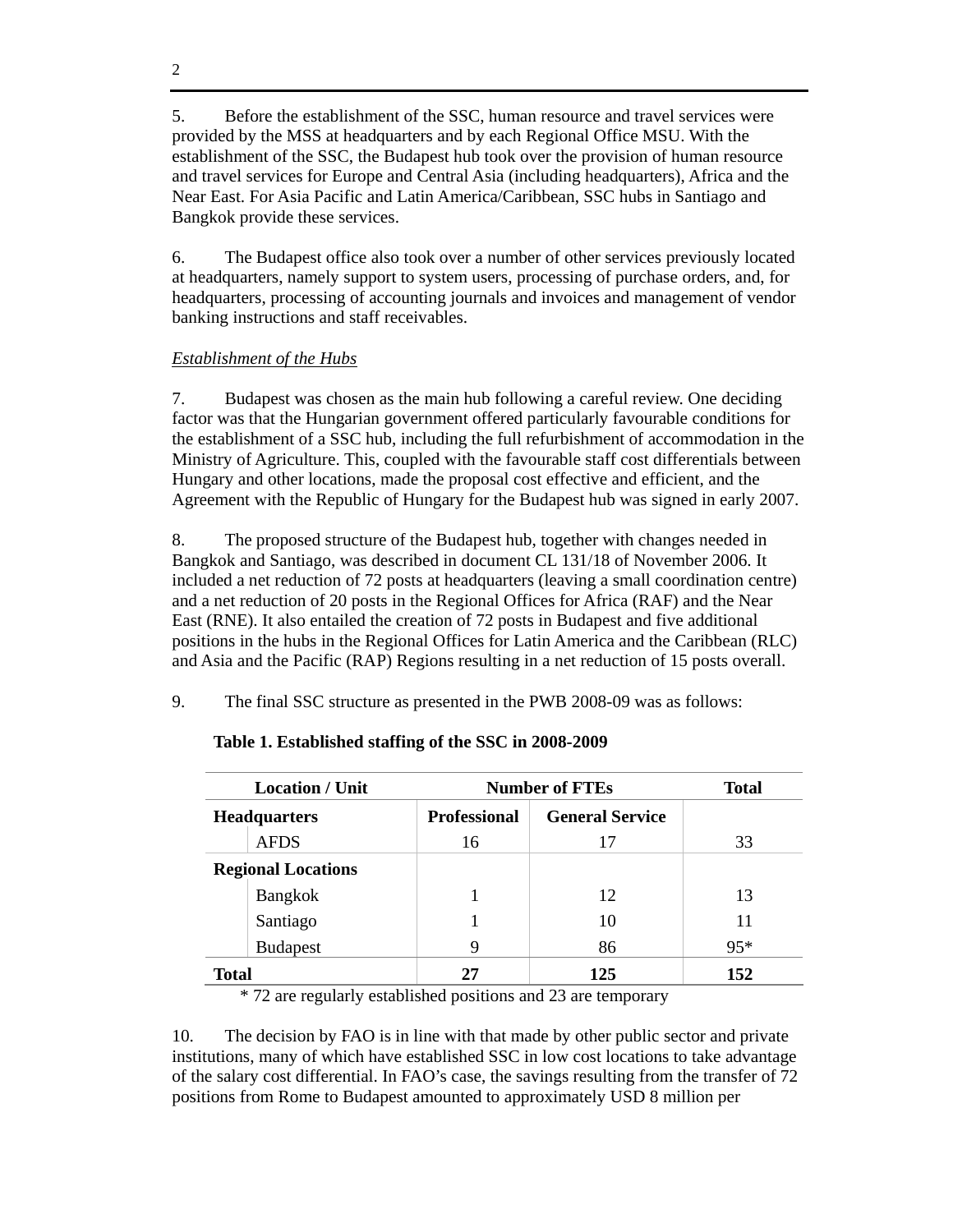biennium.

11. The implementation of the SSC was phased over the period 2008-2009 with most of the functions operational by the end of 2008. In January 2008, the SSC hubs in Bangkok and Santiago became fully operational, and the Budapest hub opened with a first complement of about 25 staff. The headquarters MSS, and RAF and RNE MSUs ceased to exist, and all staff were successfully redeployed.

#### *External Reviews of the SSC*

12. In 2008 and 2009, two major consulting firms undertook an initial examination of the present configuration of the SSC hubs. Firstly, the Root and Branch Review conducted by Ernst  $&$  Young<sup>1</sup>, did not perform an in-depth study, but nevertheless recommended consideration of a single hub structure (as per current best practice) and of additional services to be offshored. A second consulting  $\lim^2$  undertook a more detailed review of the Rome and Budapest staffing levels. In comparing workload indicators from before and after the establishment of the SSC, the consultants noted that the number of transactions per full-time equivalent staff was between 1.5 and 2 times higher in Budapest than in Bangkok and Santiago, and that the volume of transaction processed by FAO globally was low compared to industry standards using multi-hub structures. They also noticed that the average response time of the SSC was more than 24 hours per transaction, thus making time-zone considerations less relevant. As a consequence, they recommended consideration of a single hub structure in Budapest. The consultants also recommended further consolidation and offshoring of headquarters functions to Budapest and the elimination of the SSC transaction processing services undertaken by the coordination centre in Rome.

#### *Members' Guidance*

13. In July 2009, the Finance Committee reviewed a progress report on the SSC hub in Budapest, which included information on the services provided and cost savings achieved, as well as highlights of the recommendations stemming from the Root and Branch Review and the second external review. The Committee was also informed that the Secretariat was undertaking further analysis of the recommendations of this second review.

14. The Finance Committee commented favourably on the savings achieved so far (over USD 8 million per biennium), and the potential savings arising from the creation of a global hub, which were estimated at an additional USD 1.8 million per biennium. With a view to the potential efficiency gains and savings, the Committee strongly encouraged the finalization of the internal review. The outcome of the review and proposals for the establishment of a single global hub, were to be presented in the PWB 2010-11. The Committee welcomed the satisfactory progress on the SSC and supported efforts by Management to seek further improvements in efficiency and effectiveness of these functions.<sup>3</sup>

 $\overline{a}$ 

<sup>&</sup>lt;sup>1</sup> FAO Root and Branch Review Final Report (April 2009), Ernst & Young

<sup>&</sup>lt;sup>2</sup> FAO SSC Organizational review (May 2009), Accenture

 $3$  CL 137/4, paras 68 – 70.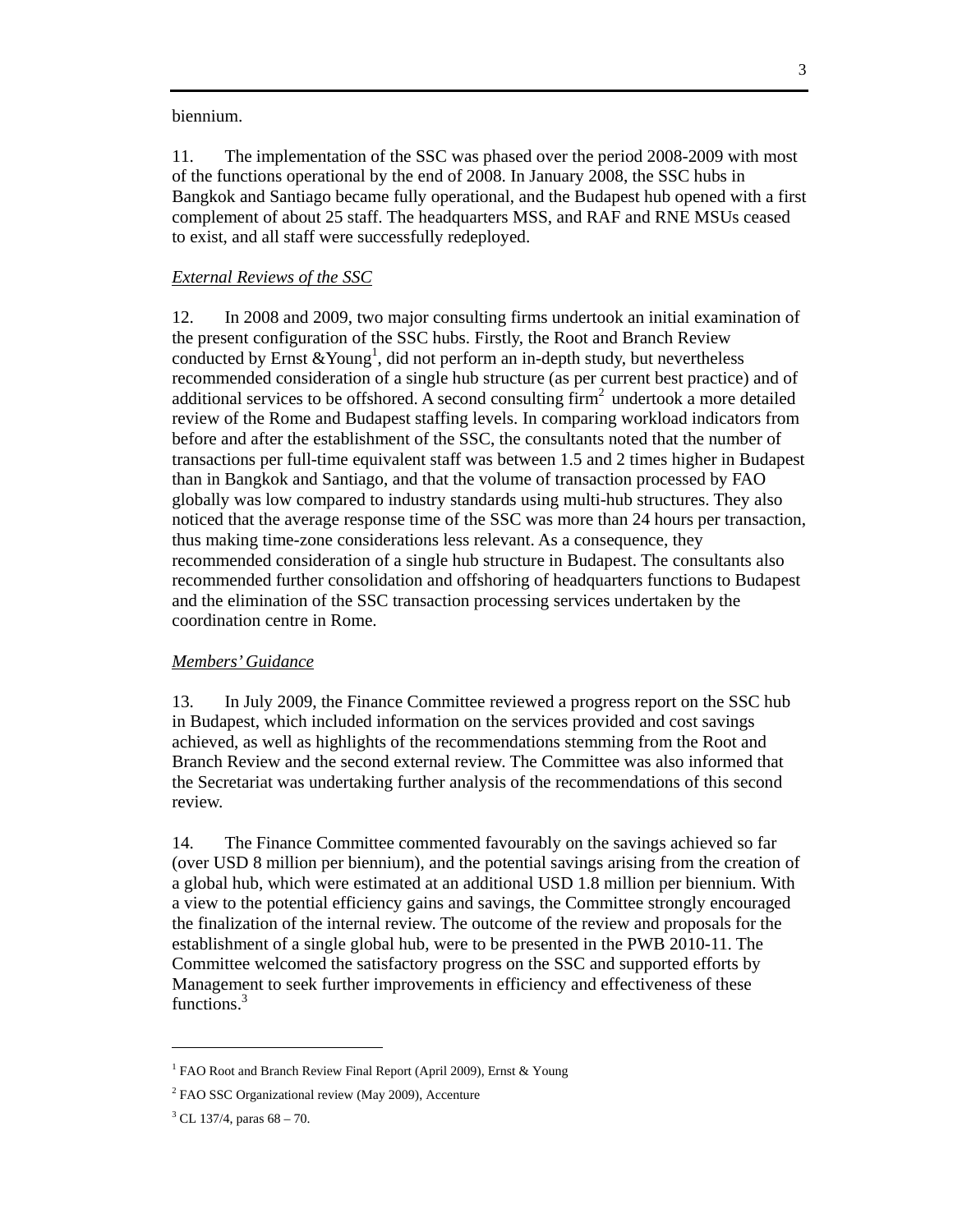15. The Report of the 137<sup>th</sup> Session of FAO Council (CL 137 REP) indicated that: The Council took note of the planned review of the Shared Services Centre for possible creation of a global Shared Service Centre hub, referred to in the PWB 2010-11. It stressed that any decision regarding the closure of the Shared Services Centre in Bangkok and Santiago must be preceded by in-depth study and analysis, taking into account both efficiency and effectiveness concerns. The Council looked forward to a transparent and consultative review and decision-making process based on such detailed information, including consultations with the Regional Conferences as well as the Finance Committee" (paragraph 23).

16. In November 2009, the Conference voted a budgetary appropriation which included unidentified further efficiency gains of USD 12.4 million and one-time savings of USD 10.4 million which need to be achieved in 2010-11. The Conference requested that measures for these savings include, in particular, actions that protect the delivery of the technical and economic programmes of the Organization.

### *Plans for 2010*

17. In line with the guidance of its governing bodies, the Organization is committed to providing Shared Services in the most efficient and effective manner across all FAO offices. It will therefore evaluate and implement recommendations stemming from the external reviews, taking Members' guidance into consideration, as necessary.

18. In the PWB 2010-11, the Organization has already implemented the recommendation to close the SSC coordination centre in Rome, with some posts abolished and others transferred to divisions within the Corporate Services, Human Resources and Finance Department (CS). The post of Chief, SSC, D-1, will move to Budapest in July 2010. Furthermore, CS department is planning to undertake in 2010 a thorough review of the SSC Bangkok and Santiago hubs, including the efficiency and effectiveness, quality of service as well as arrangement for any additional services provided by the SSC hubs in addition to their current responsibilities, and an assessment of the effectiveness of administrative services for the Near East and Africa Regions which have been provided from Budapest since 2008. The review will include an appraisal of the interaction of the SSC hubs with the offices in the geographical region they service to assess their efficiency and effectiveness, including relevance of the time-zone considerations

19. In addition to confirming the estimated savings of USD 1.8 million in moving to a single hub structure in Budapest, the review will also consider the efficiency and effectiveness of the current administrative service delivery to all regions. For example, the Regional Offices already operating without an SSC hub since 2008 have highlighted a lack of focused and knowledgeable local presence of administrative staff, in particular in Human Resource matters such as recruitment, organizational design, staff development and career planning, and in dealings concerning complex administrative policy matters. These considerations could lead to a re-investment of part of the savings in improved regional administrative support in all regions, especially in light of additional financial and budgetary delegations from headquarters to the regions that are to be implemented from 2010.